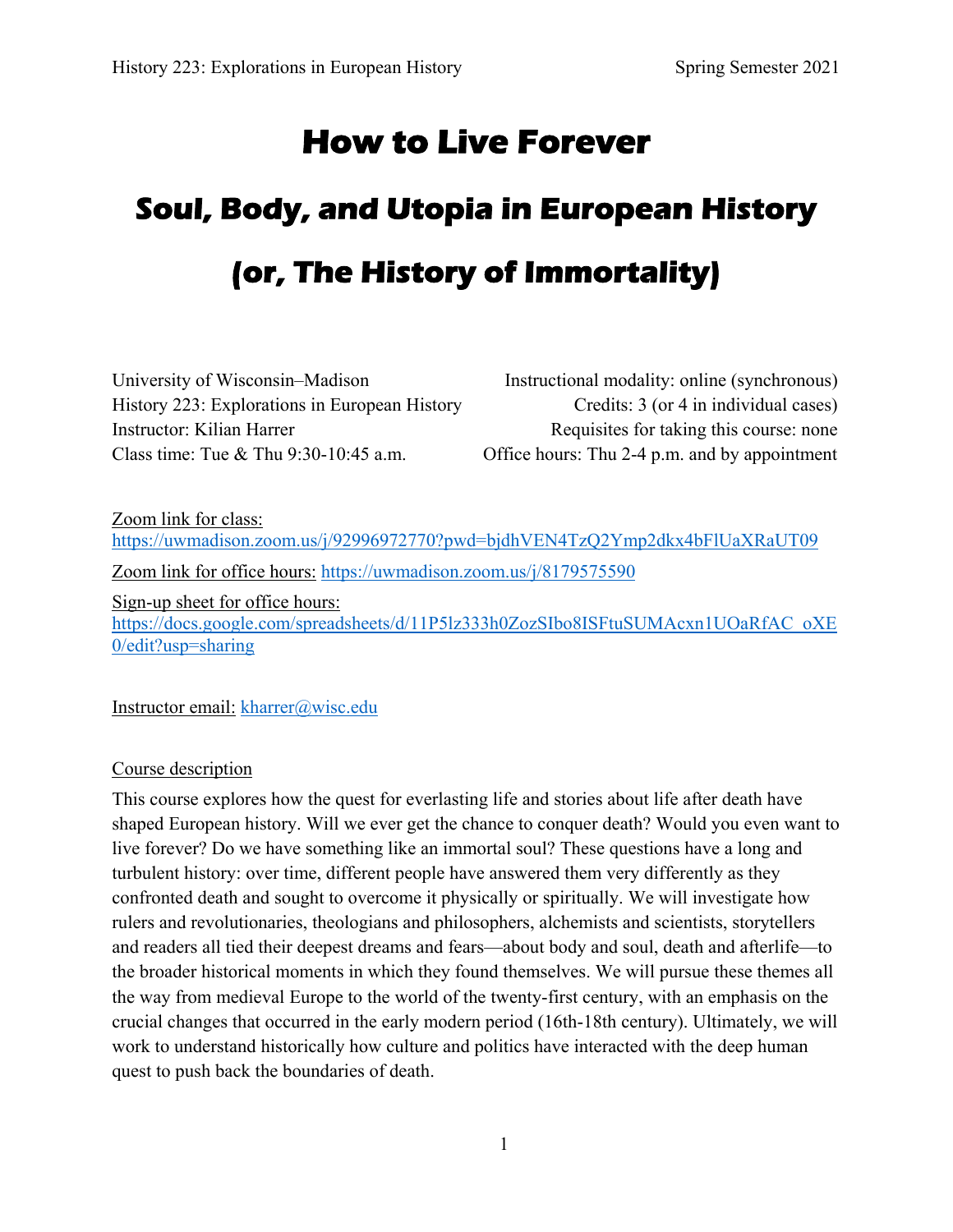## How credit hours are met by this course

This class meets for two, 75-minute sessions each week over the spring semester and carries the expectation that students will work on course learning activities (reading, writing, studying, etc.) for about 3 hours out of the classroom for every class period. This description fits the 3-credit standard; if you need to take the class for 4 credit units instead, please let me know so I can assign additional work on an individual basis.

# Regular and Substantive Student-Instructor Interaction

This course meets UW–Madison's *regular and substantive student-instructor interaction requirement* as I will engage you in teaching, learning and assessment through direct instruction, providing feedback on student work, providing information about course content, facilitating discussion of course content, and holding office hours.

# Learning Outcomes

This course aims to facilitate student progress across three primary areas: content knowledge, general skills, and critical thinking. Students will gain a solid foundation in the social, religious, and cultural upheavals that shaped Europeans' thinking about physical and immaterial immortality from the Middle Ages to the contemporary era. Students will also hone their abilities as readers and writers. Finally, they will practice asking provocative questions, testing claims against evidence, and elaborating logical connections.

# Required Course Materials

No textbook is required for this course. Scans of or links to all required readings as well as other sources are accessible on our Canvas course page, sorted by week in the "Modules" menu. See also below (Course Schedule) for a week-by-week overview of readings and assignments.

# Assignments and grades

The components of your grade are as follows:

| • First paper (4 pages, due Feb. 26):                     | 15 % of the final grade |
|-----------------------------------------------------------|-------------------------|
| • Second paper $(4 \text{ pages}, \text{due Apr. } 16)$ : | $15\%$                  |
| • Take-home midterms (ca. 1000 words, due March 29)       | $20\%$                  |
| • Take-home finals (ca. 1500 words, due Apr. 30)          | $25\%$                  |
| • Class participation                                     | $25\%$                  |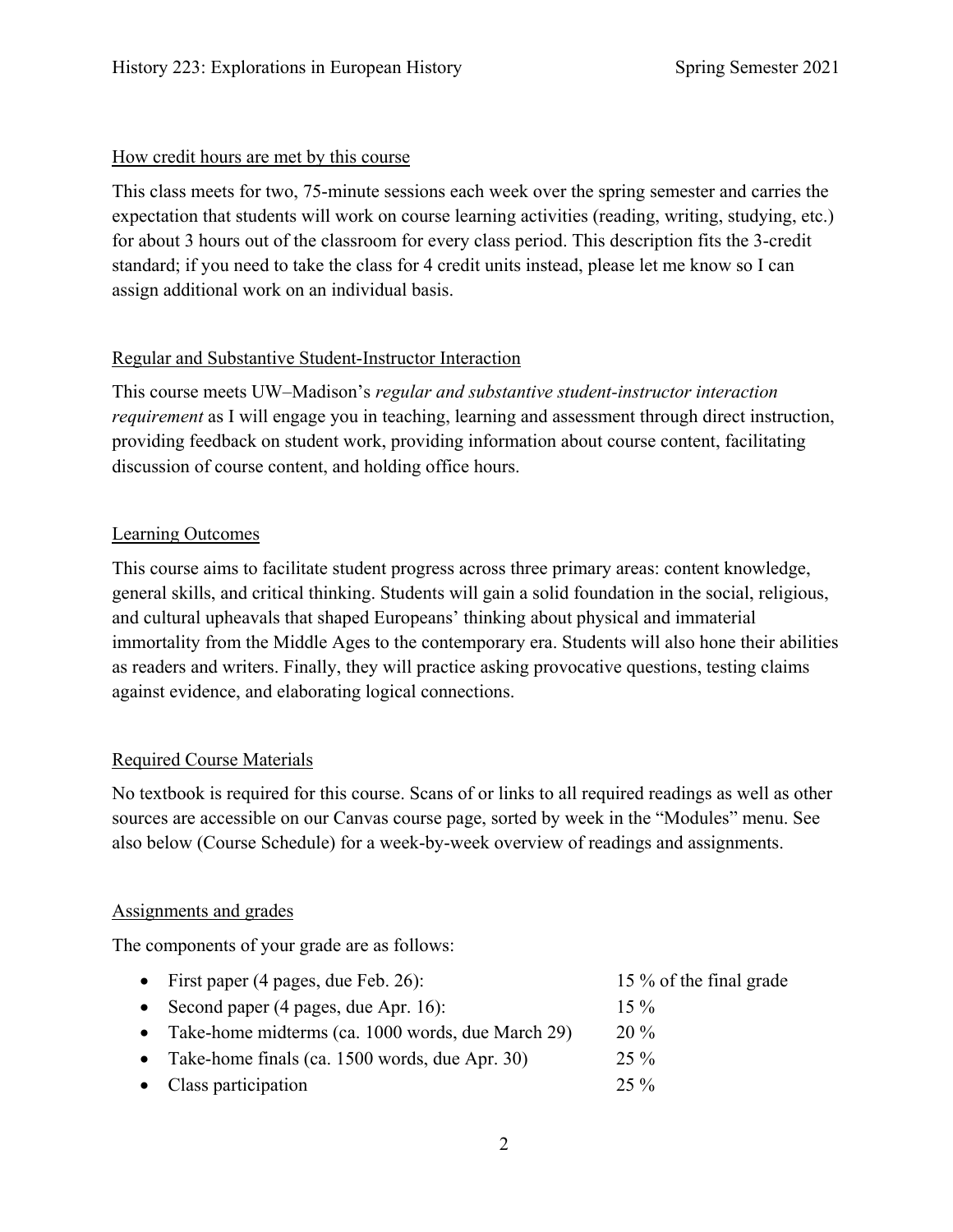A note on class participation: be prepared to discuss the weekly readings in class on Thursdays except on the weeks of midterms and finals, when we'll be skipping class on Thursday and discussing the readings on Tuesday instead. The ingredients of a good participation grade include 1) regular and productive contributions to class discussion based on each week's readings; 2) thoughtful responses to small prompts/questions I will occasionally post on our Canvas discussion board (these responses will be due on Wednesday late at night); 3) I expect each of you to come to my office hours for short, 15- to 20-minute conversations at least twice over the course of the semester .

#### Grading scale

The conventional UW-Madison point/percentage scale will determine your letter grade:

| A  |
|----|
| AB |
| B  |
| BC |
| C  |
| D  |
| F  |
|    |

#### Two Tips on How to Succeed in This Class

- 1. Consider making appointments with the UW-Madison History Lab for any of the papers you will be writing this semester (see "Assignments" section above). Here's their blurb: "The History Lab is a resource where expert PhD students work with you and your history/history of science projects 1-on-1. No matter your stage in the writing process choosing a topic, conducting research, composing a thesis, outlining your argument, or revising your drafts—the History Lab staff will help you sharpen your skills and become a more successful writer. Visit our website http://go.wisc/edu/HLAB early and often to schedule an appointment with a Lab TA or to find writing tips, guides, and resources."
- 2. Take care of yourself. Never hesitate to contact me if you face any issue whatsoever that risks having an impact on your learning experience in this course. If the issue is one of health and well-being, consider also reaching out to University Health Services. We are living in tough times and even as I uphold the basic expectations and requirements connected to this class, I also acknowledge that life happens (sometimes in ugly ways) and when it does, flexibility and empathy are key.

#### Campus Spaces for Virtual Learning

Dedicated on-campus spaces with high-speed internet are available for students to reserve during the semester. Computers can also be requested.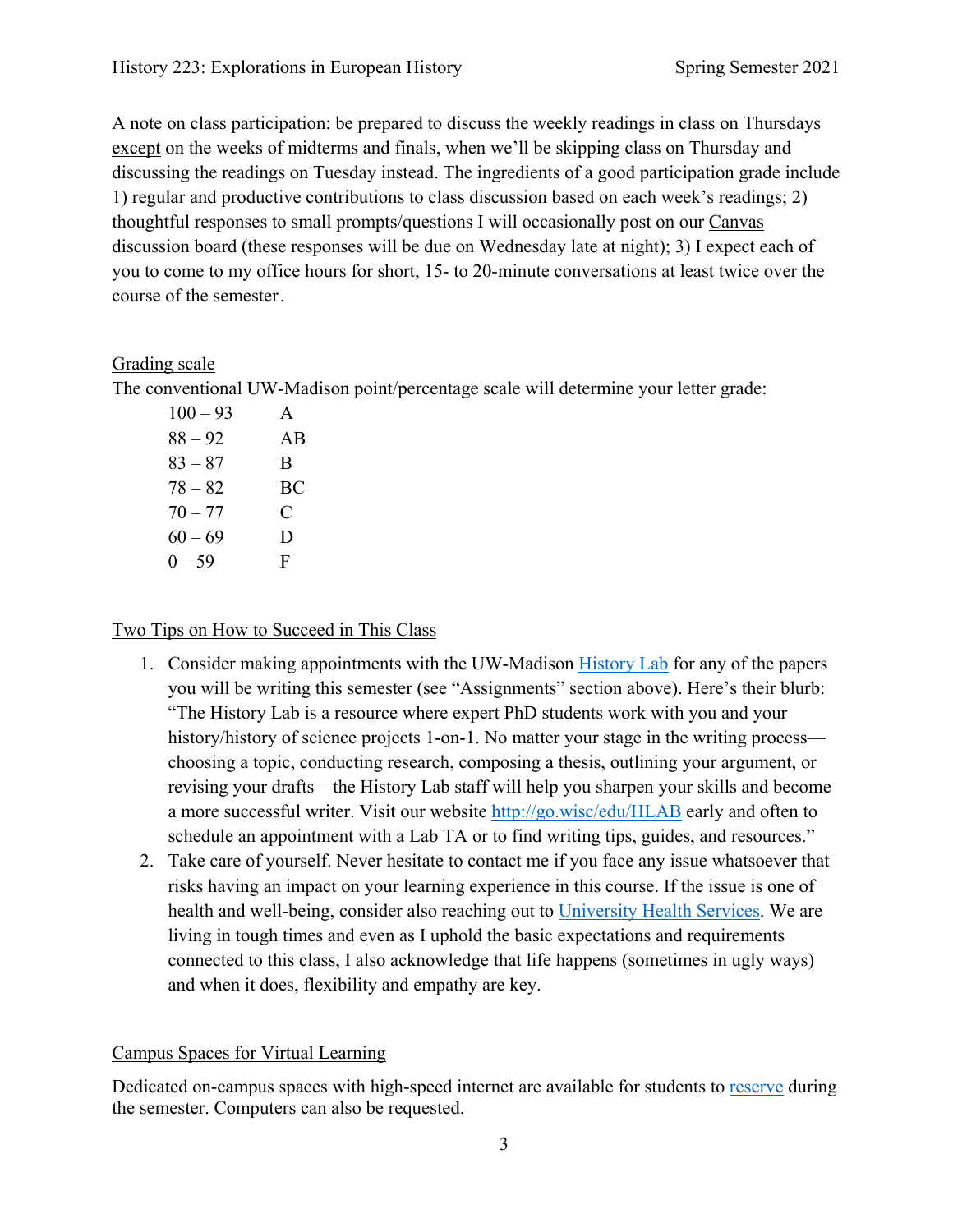# Privacy of Student Information & Digital Tools: Teaching & Learning Analytics & Proctoring Statement

The privacy and security of faculty, staff and students' personal information is a top priority for UW-Madison. The university carefully reviews and vets all campus-supported digital tools used to support teaching and learning, to help support success through learning analytics, and to enable proctoring capabilities. UW-Madison takes necessary steps to ensure that the providers of such tools prioritize proper handling of sensitive data in alignment with FERPA, industry standards and best practices.

Under the Family Educational Rights and Privacy Act (FERPA) which protects the privacy of student education records, student consent is not required for the university to share with school officials those student education records necessary for carrying out those university functions in which they have legitimate educationl interest. 34 CFR  $99.31(a)(1)(i)(B)$ . FERPA specifically allows universities to designate vendors such as digital tool providers as school officials, and accordingly to share with them personally identifiable information from student education records if they perform appropriate services for the university and are subject to all applicable requirements governing the use, disclosure and protection of student data.

#### Privacy of Student Records & the Use of Audio Recorded Lectures

Lecture materials and recordings for this course are protected intellectual property at UW-Madison. Students in this course may use the materials and recordings for their personal use related to participation in this class. Students may also take notes solely for their personal use. If a lecture is not already recorded, you are not authorized to record my lectures without my permission unless you are considered by the university to be a qualified student with a disability requiring accommodation. [Regent Policy Document 4-1] Students may not copy or have lecture materials and recordings outside of class, including posting on internet sites or selling to commercial entities. Students are also prohibited from providing or selling their personal notes to anyone else or being paid for taking notes by any person or commercial firm without the instructor's express written permission. Unauthorized use of these copyrighted lecture materials and recordings constitutes copyright infringement and may be addressed under the university's policies, UWS Chapters 14 and 17, governing student academic and non-academic misconduct.

# Academic Integrity Statement (aka Don't Plagiarize!)

By virtue of enrollment, each student agrees to uphold the high academic standards of the University of Wisconsin-Madison; academic misconduct is behavior that negatively impacts the integrity of the institution. Cheating, fabrication, plagiarism, unauthorized collaboration, and helping others commit these previously listed acts are examples of misconduct which may result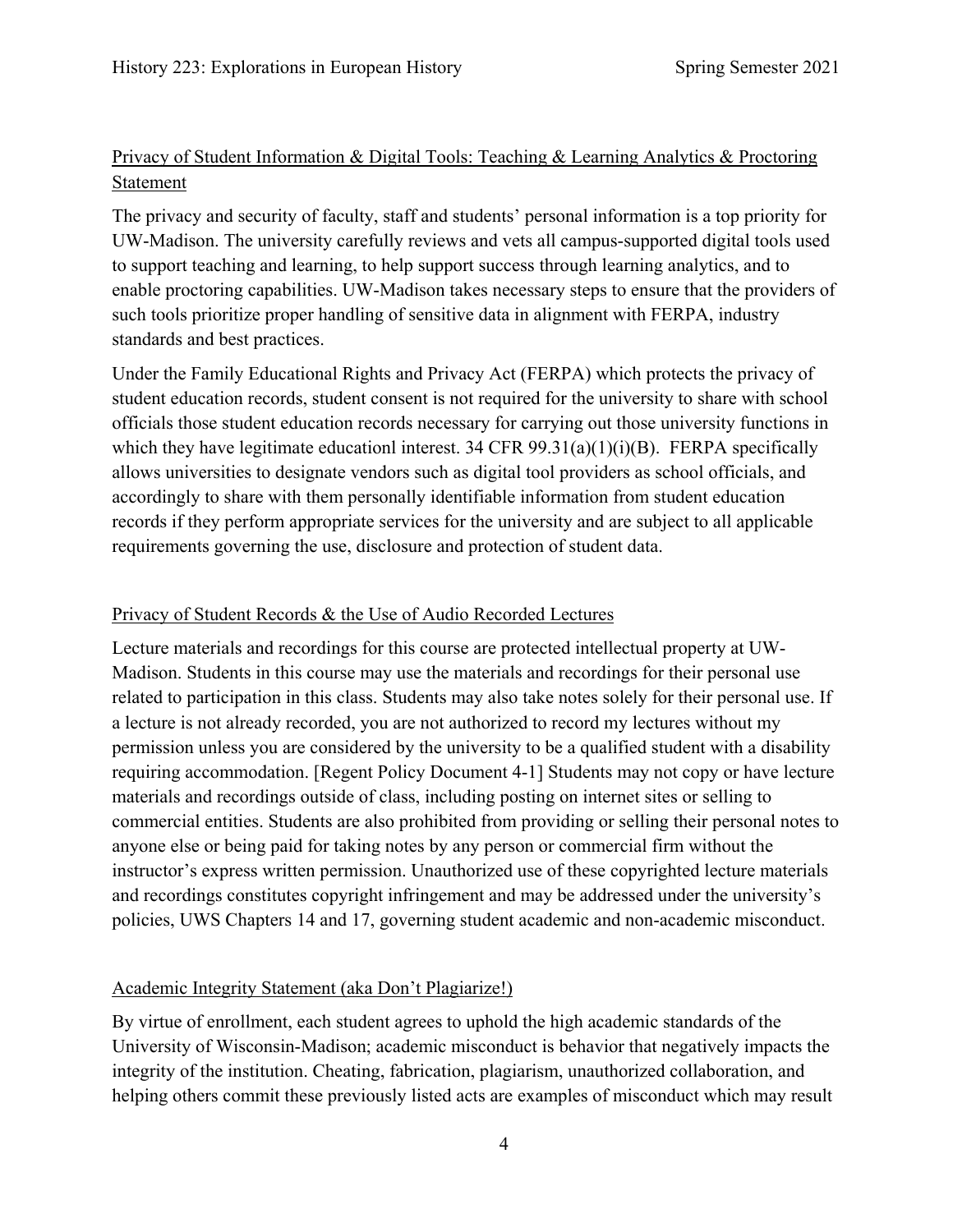in disciplinary action. Examples of disciplinary action include, but are not limited to, failure on the assignment/course, written reprimand, disciplinary probation, suspension, or expulsion.

Plagiarism is…

- Using someone else's words or ideas without proper documentation.
- Copying some portion of your text from another source without proper acknowledgement of indebtedness.
- Borrowing another person's specific ideas without documenting their source.
- Having another person correct or revise your work. This differs from getting feedback from a writing group, or from an individual, which you then attempt to implement.
- Turning in a paper written by another person, from an essay "service," or from a website (including reproductions of such essays or papers).

Writing handbooks are excellent sources for learning how to avoid plagiarism. The UW Writing Center has an online handbook with a section on how to properly document sources. Note that we will be using and practicing the Chicago documentation style in this class! And of course, you may always talk with me if you have any questions about plagiarism.

## Diversity and Inclusion Statement

Diversity is a source of strength, creativity, and innovation for UW-Madison. We value the contributions of each person and respect the profound ways their identity, culture, background, experience, status, abilities, and opinion enrich the university community. We commit ourselves to the pursuit of excellence in teaching, research, outreach, and diversity as inextricably linked goals. The University of Wisconsin-Madison fulfills its public mission by creating a welcoming and inclusive community for people from every background – people who as students, faculty, and staff serve Wisconsin and the world.

# Accommodations for Students with Disabilities Statement

The University of Wisconsin-Madison supports the right of all enrolled students to a full and equal educational opportunity. The Americans with Disabilities Act (ADA), Wisconsin State Statute (36.12), and UW-Madison policy (Faculty Document 1071) require that students with disabilities be reasonably accommodated in instruction and campus life. Reasonable accommodations for students with disabilities is a shared faculty and student responsibility. Students are expected to inform me of their need for instructional accommodations by the end of the third week of the semester, or as soon as possible after a disability has been incurred or recognized. I will work either directly with you or in coordination with the McBurney Center to identify and provide reasonable instructional accommodations. Disability information, including instructional accommodations as part of a student's educational record, is confidential and protected under FERPA. (See McBurney Disability Resource Center.)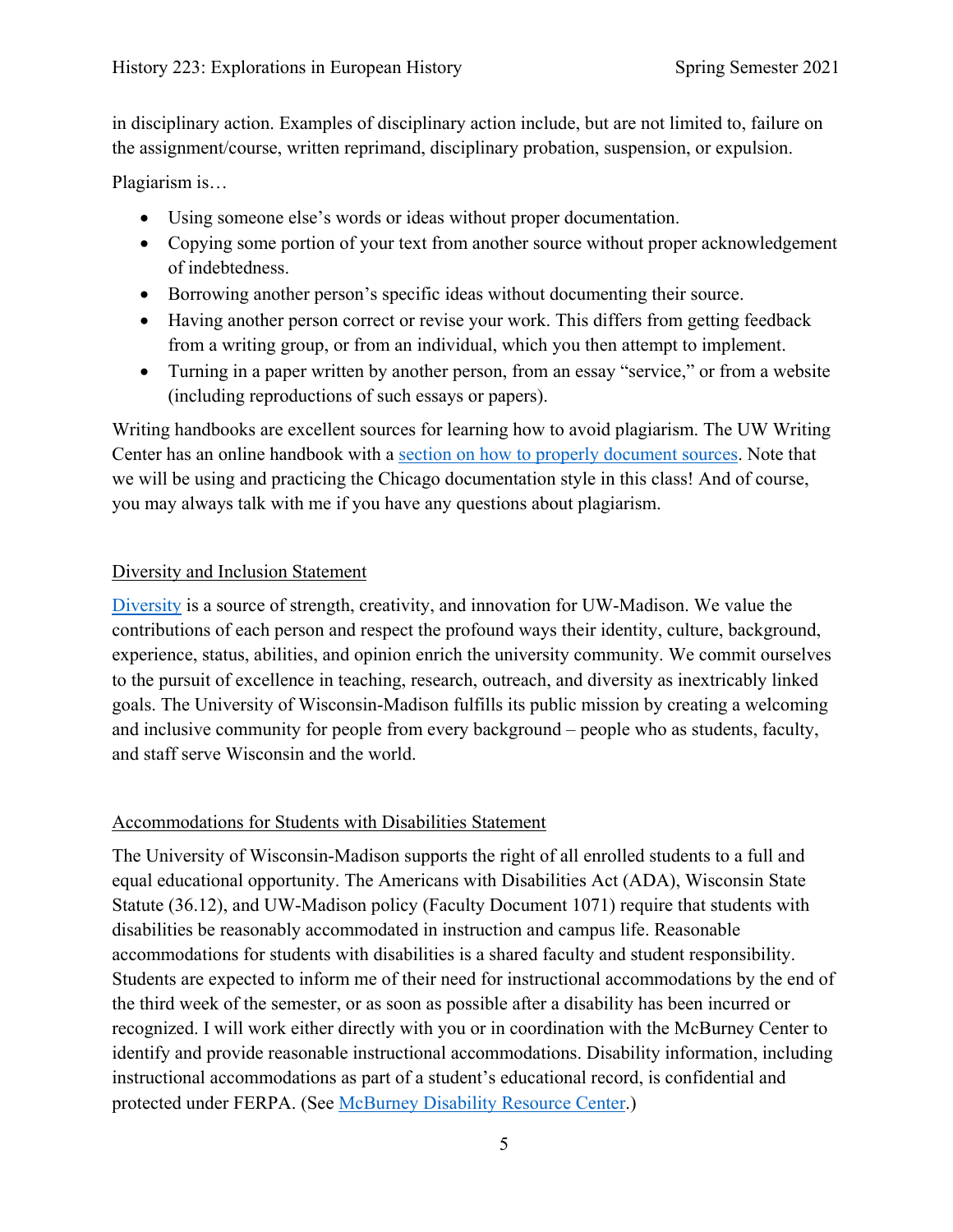#### Quarantine or Isolation due to COVID-19

As you surely all know, you should continually monitor yourselves for COVID-19 symptoms and get tested for the virus if you have symptoms or have been in close contact with someone with COVID-19. Please reach out to me as soon as possible if you become ill or need to isolate or quarantine, in order to make alternate plans for how to proceed with the course. You are strongly encouraged to communicate with me concerning your illness and the anticipated extent of your absence from the course. I will then work with you to provide alternative ways to complete the course work.

Also see the Badger Pledge.

# Course Evaluations

Students will be provided with an opportunity to evaluate this course and your learning experience. Student participation is an integral component of this course, and your confidential feedback is important to me. I strongly encourage you to participate in the AEFIS electronic course evaluation that will be accessible toward the end of the semester.

#### **Assignments**

Students will write two four-page papers (each worth 15% of the final grade) and a longer final paper of 10 pages (30% of the grade). These assignments thus have a scaffolding dimension that will foster students' development not just as writers but also as editors of their own writing. The first paper will home in on the immortality of the soul and its importance to medieval and Renaissance Europeans; the second one will consider the new promises of immortality offered by the Enlightenment. The final paper will present an opportunity for students to revise, combine, and supplement the two shorter papers. The rest of the grade will come from a takehome midterm exam (20%) and participation in synchronous and asynchronous discussions  $(20\%)$ .

Weekly reading assignments include primary as well as secondary sources. The reading load is relatively light in most weeks because many of the primary sources are intellectually demanding, and because improvement in close reading of difficult texts is a crucial learning objective for this course. The class will meet twice a week for 75 minutes, blending full-group discussion, exercises for smaller teams (breakout groups) of two to four students, and short interspersed lectures that will establish more firmly the broader historical context of the readings.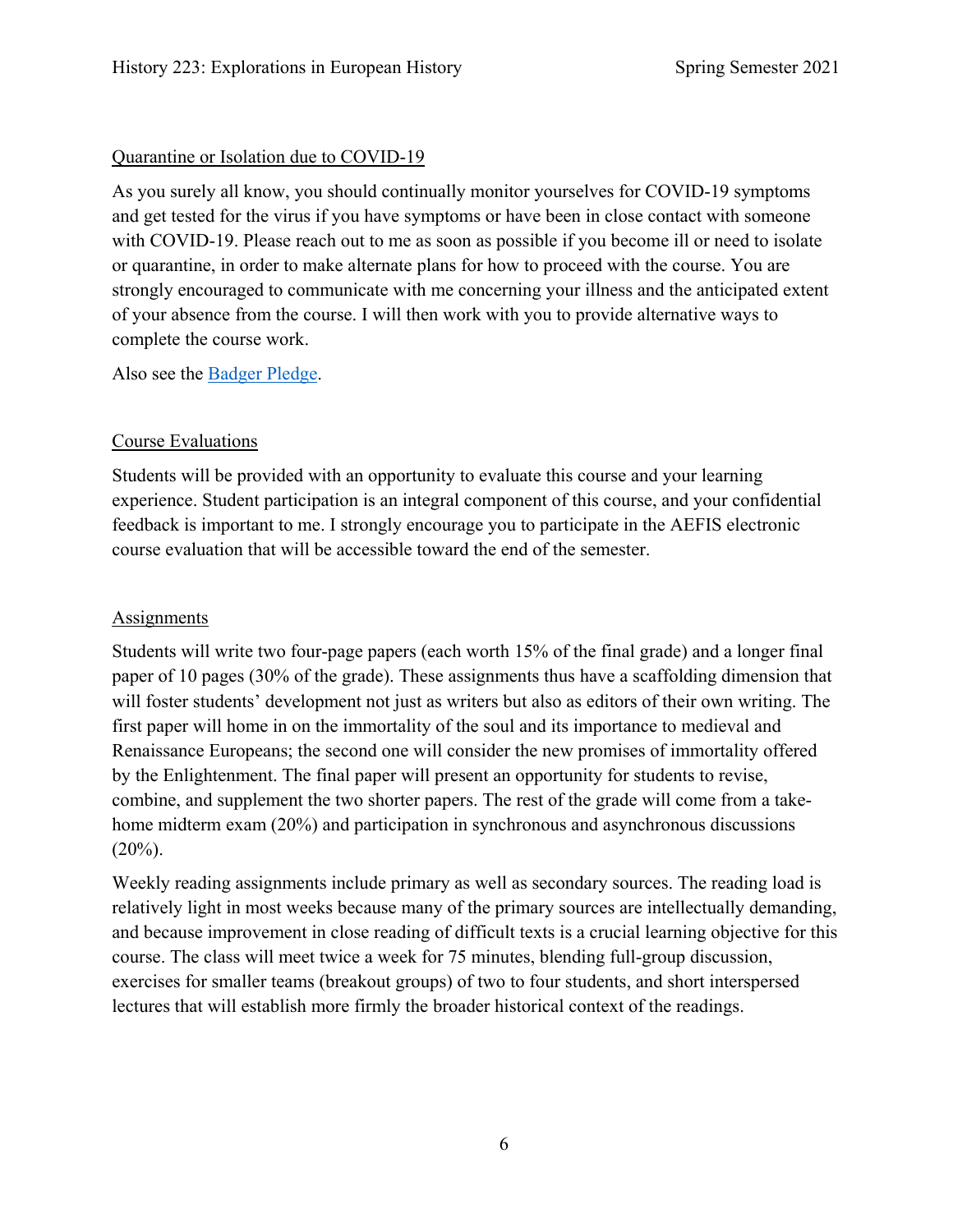### Course schedule

Week 1 (Jan. 26 & 28). A Starting Point: The History of Death

 Philippe Ariès, *Western Attitudes toward Death* (1974), pp. 1-25 ("Tamed Death") & 85-107 ("Forbidden Death")

Week 2 (Feb. 2 & 4). A Vision of Eternal Life: Medieval Christian Belief

- Augustine, *The City of God*, book 22, ch.s 1-5, 11-21, 29-30
- Thomas Aquinas, "The Resurrection of Man," in *Immortality*, ed. Paul Edwards, pp. 91-9
- Caroline Walker Bynum, *The Resurrection of the Body in Western Christianity, 200-1336* (1995), Introduction

Week 3 (Feb. 9 & 11). A Struggle for Salvation: Purgatory and the Reformation

- Johann Tetzel, "A Sermon on Indulgences," in *The Reformation in Its Own Words*, ed. Hans J. Hillerbrand (1964), pp. 41-46
- Martin Luther, "Letter to Archbishop Albrecht and the 95 Theses," in *Works of Martin Luther, with introductions and notes*, ed. Adolph Spaeth, vol. 1 (1915), pp. 24-38
- Jacques Le Goff, *The Birth of Purgatory* (1984), pp. 1-14 & 177-208
- Philip C. Almond, *Afterlife: A History of Life After Death* (2016), pp. 94-118

Week 4 (Feb. 16 & 18). Everlasting Human Happiness: Renaissance Ambitions

- Thomas More, *Utopia*, book II
- Oskar Kristeller, "The Immortality of the Soul," in id., *Renaissance Concepts of Man and other Essays* (1972), pp. 22-42

Week 5 (Feb. 23 & 25). Alchemy and the 'Quest to Cheat Death'

- Roger Bacon, "Chapter on the Second Prerogative of Experimental Science," in id., *Opus Majus*, ed. R. B. Burke (1928), vol. II, pp. 615-27
- Didier Kahn, "Quintessence and the Prolongation of Life in the Works of Paracelsus," *Micrologus* 26 (2018): 183-225
- **First paper due on Friday, Feb. 26, at 5:00 p.m.**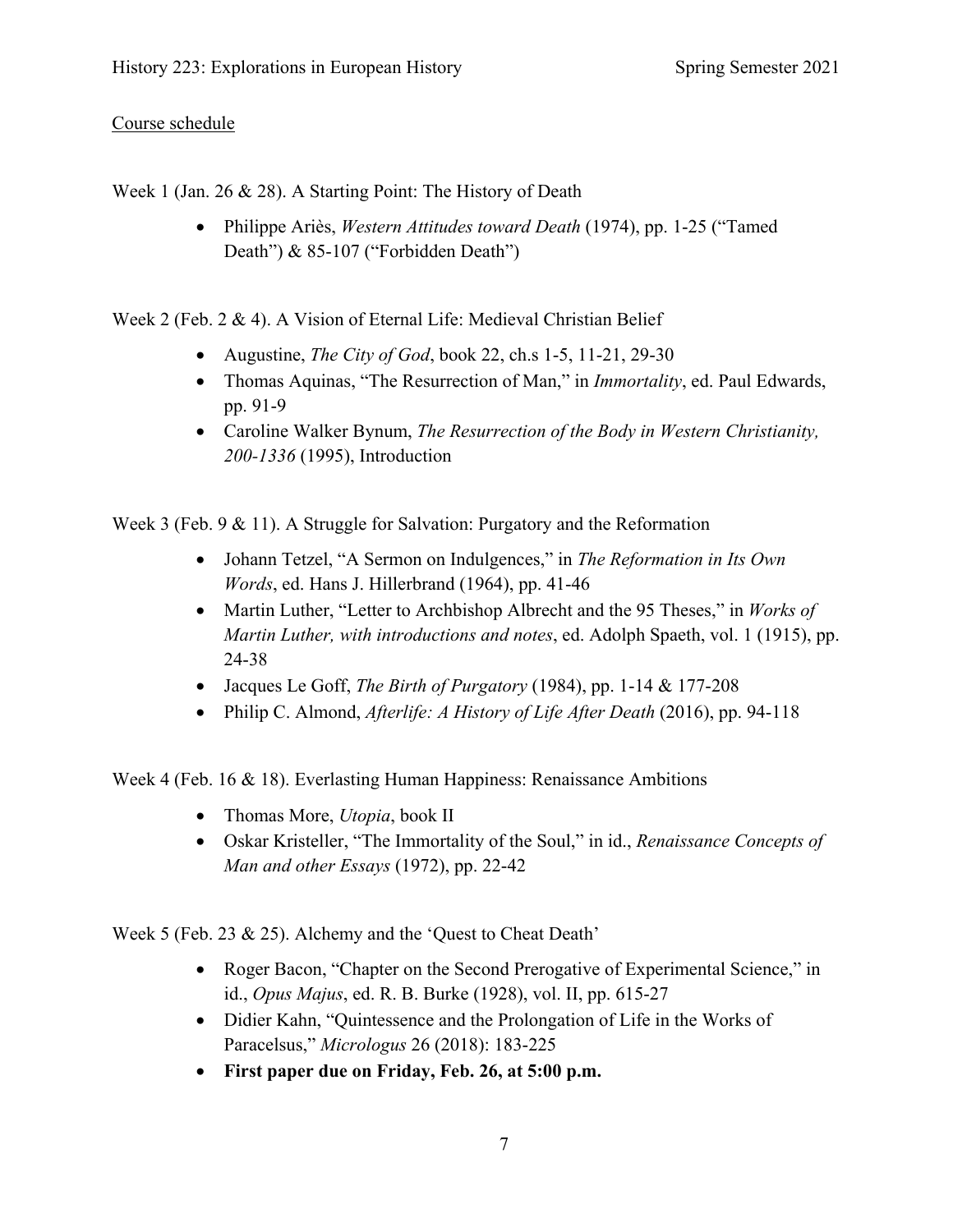Week 6 (March 2 & 4). Spirits, Revenants, and Witches: Early Modern Popular Culture

 Wolfgang Behringer, *Shaman of Oberstdorf: Chonrad Stoeckhlin and the Phantoms of the Night* (1998), pp. 1-34, 82-117, 152-9

Week 7 (March 9 & 11). Spirits and Revenants continued

- Francesco Maria Guazzo, *Compendium Maleficarum*, pp. 59-73 ("Whether the Spirits of the Dead can Appear to Men")
- Extracts from Augustin Calmet, *Treatise on the Apparitions of Spirits and on Vampires or Revenants*
- Darren Oldridge, *Strange Histories: The trial of the pig, the walking dead, and other matters of fact from the medieval and Renaissance worlds* (2005), ch. 4: "The Roaming Dead," pp. 56-75

Week 8 (March 16 & 18). Body, Soul, and Afterlife in the Age of Enlightenment

- Descartes, "The Incorporeal Soul and Its Body"; David Hume, "Of the Immortality of the Soul"; Voltaire, "The Soul, Identity and Immortality", in *Immortality*, ed. Paul Edwards, pp. 100-108; 134-40; 141-7
- Emanuel Swedenborg, *A Treatise Concerning Heaven and Hell* (English translation of 1778), pp. 1-4, 290-314

Week 9 (March 23 **only**). A Discussion of Writing and Midterm Week

- George D. Gopen, *The Sense of Structure: Writing from the Reader's Perspective* (2004), pp. 14-46
- **Take-home midterm exam**: prompt released on Monday, March 22, at 9:00 a.m. – exam **due on Monday, March 29, at 9:00 a.m.**

Week 10 (March 30 & April 1). Everlasting Human Happiness 2.0: Debates of the Revolutionary Age

- Nicolas de Condorcet, *Sketch for a Historical Picture of the Progress of the Human Mind*, trans. June Barraclough (1955), "The Tenth Stage: The future progress of the human mind," pp. 173-202
- William Godwin, *An Enquiry Concerning Political Justice* (edition of 1793), book 8, ch. 9
- Thomas Malthus, *An Essay on the Principle of Population*, ch.s 12 and 13